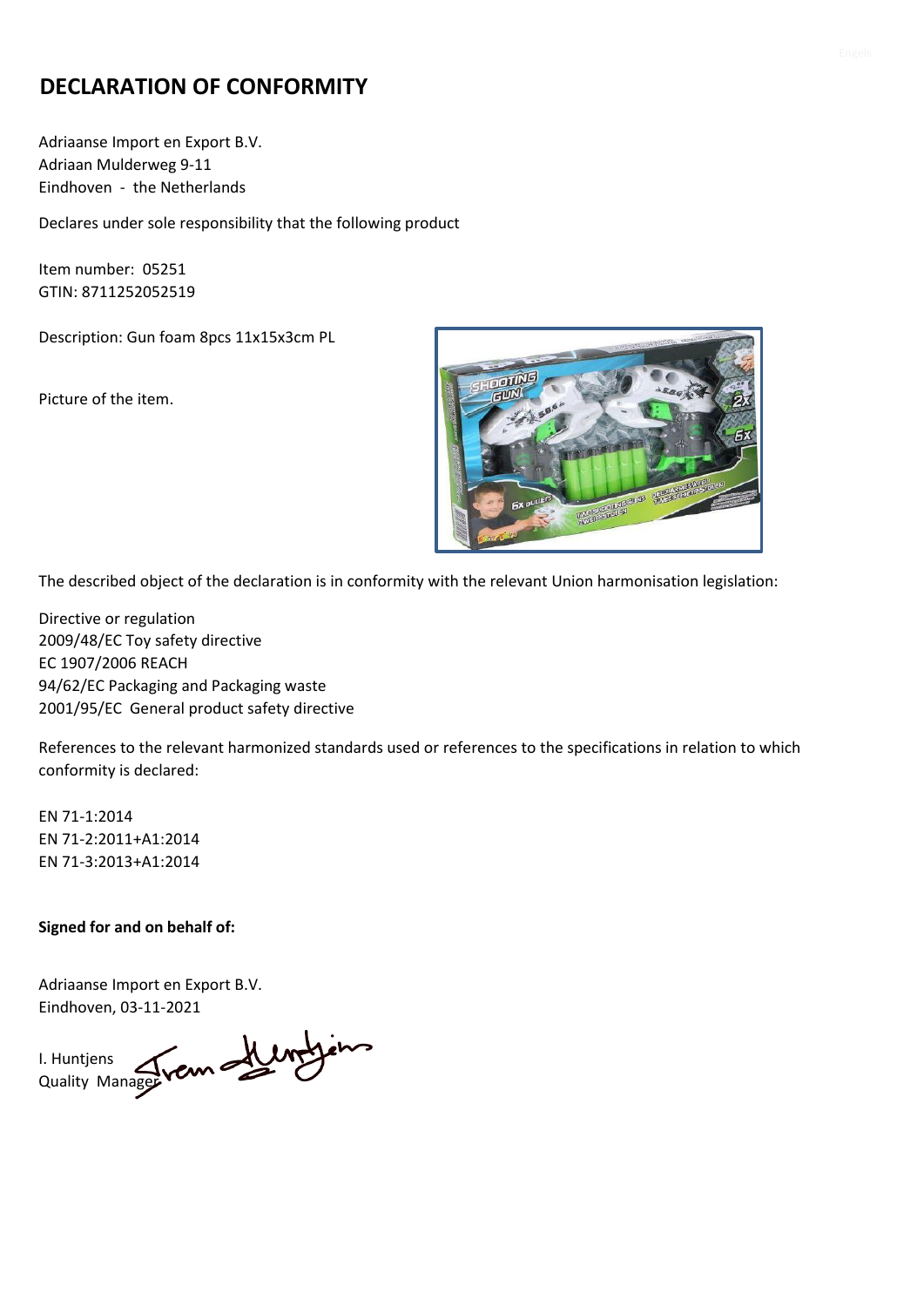### **VERKLARING VAN OVEREENSTEMMING**

*DECLARATION OF CONFORMITY*

Adriaanse Import en Export B.V. Adriaan Mulderweg 9-11 Eindhoven - the Netherlands

Verklaart onder volledige verantwoordelijkheid hierbij dat de volgende producten: *Declares under sole responsibility the following product*

Artikelnummer: 05251 GTIN: 8711252052519

Beschrijving: Schietpistolen *Description: Gun foam 8pcs 11x15x3cm PL* 

Foto van het artikel *Picture of the item*



Het beschreven voorwerp is in overeenkomst met de desbetreffende harmonisatiewetgeving van de Unie: *The described object of the declaration is in conformity with the relevant Union harmonisation legislation:*

Richtlijn of verordening: *Directive or regulation:* 2009/48/EG speelgoedveiligheidsrichtlijn EC 1907/2006 REACH 94/62/EG Verpakking en verpakkingsafval 2001/95/EG Algemene richtlijn productveiligheid

Verwijzingen naar de toegepaste relevante geharmoniseerde normen of van de specificaties in verband waarmee de verklaring van overeenstemming :

*References to the relevant harmonised standards used or references to the specifications in relation to which conformity is declared:*

EN 71-1:2014 EN 71-2:2011+A1:2014 EN 71-3:2013+A1:2014

**Ondertekend voor en namens :** *Signed for and on behalf of:*

I. Huntjens Quality Manager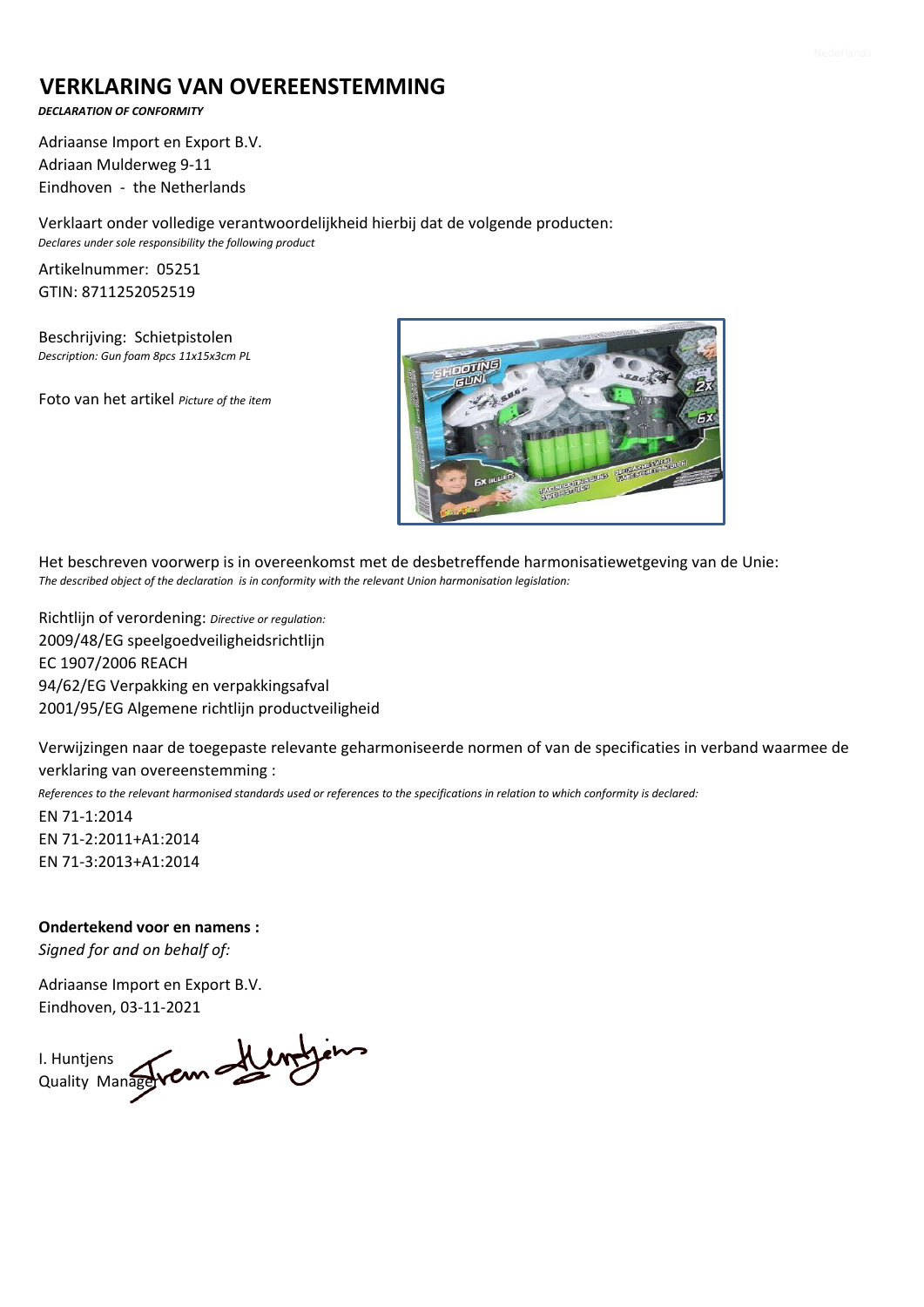## **Konformitätserklärung**

*DECLARATION OF CONFORMITY*

Adriaanse Import en Export B.V. Adriaan Mulderweg 9-11 Eindhoven - the Netherlands

Erklärt in alleiniger Verantwortung das folgende Produkt *Declares under sole responsibility the following product*

Artikelnummer: 05251 GTIN: 8711252052519

Beschreibung: Pistolen *Description: Gun foam 8pcs 11x15x3cm PL* 

Foto des Artikels *Picture of the item*



Der Artikel wie beschrieben ist konform mit den einschlägigen Harmonisierungsrechtsvorschriften der Union: *The described object of the declaration is in conformity with the relevant Union harmonisation legislation:*

Richtlinie oder Verordnung: *Directive or regulation:* 2009/48/EG Spielzeugsicherheitsrichtlinie EC 1907/2006 REACH 94/62/EG Verpackungen und Verpackungsabfälle 2001/95/EG Allgemeine Produktsicherheitsrichtlinie

Verweise auf die einschlägigen harmonisierten Normen oder Bezugnahme auf Spezifikationen in Bezug auf die Konformität erklärt wird :

*References to the relevant harmonised standards used or references to the specifications in relation to which conformity is declared:*

EN 71-1:2014 EN 71-2:2011+A1:2014 EN 71-3:2013+A1:2014

**Unterzeichnet für und im Auftrag von:** *Signed for and on behalf of:*

I. Huntjens Quality Mapager